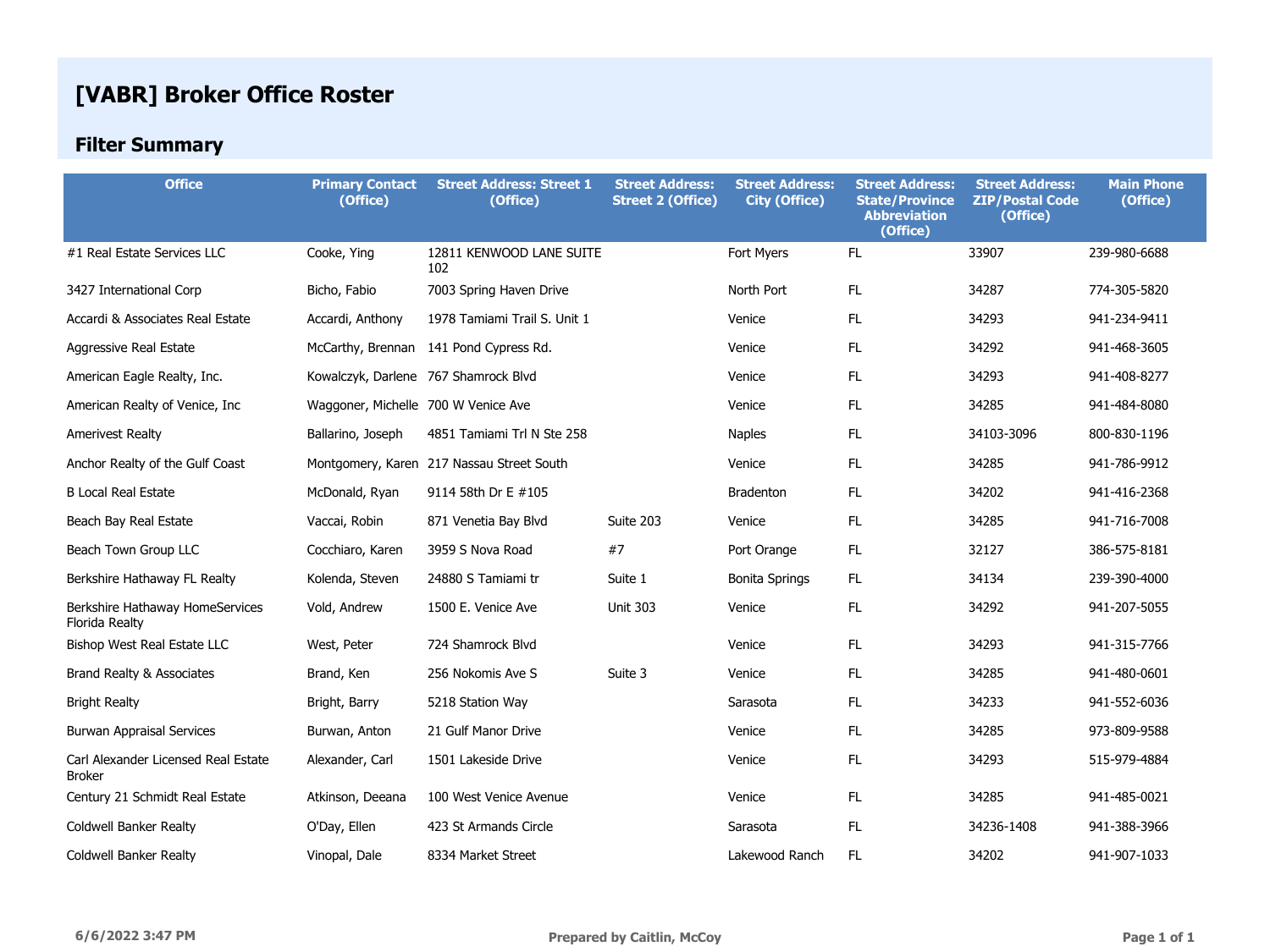| Coldwell Banker Realty           | Cassavoy, Erin    | 200 W. Marion Ave.                |           | Punta Gorda       | FL.           | 33950      | 941-639-0090 |
|----------------------------------|-------------------|-----------------------------------|-----------|-------------------|---------------|------------|--------------|
| Coldwell Banker Realty           | Schwartz, Crystal | 331 W. Venice Ave                 |           | Venice            | FL            | 34285      | 941-493-1000 |
| Coldwell Banker Sarasota Cent.   | Putnam, Jennifer  | 8181 Tamiami Trl #B               |           | Sarasota          | $\mathsf{FL}$ | 34231      | 941-487-5600 |
| Coldwell Banker Sunstar Realty   | Atkinson, Deeana  | 14972 Tamiami Trail               |           | North Port        | $\mathsf{FL}$ | 34287      | 941-423-2521 |
| Coldwell Banker Sunstar Realty   | Atkinson, Deeana  | 19700 Cochran Blvd                |           | Port Charlotte    | $\mathsf{FL}$ | 33948      | 941-627-3321 |
| Coldwell Banker Sunstar Realty   | Atkinson, Deeana  | 1231 Beach Rd                     |           | Englewood         | FL.           | 34223      | 941-475-0009 |
| Coldwell Banker Sunstar Realty   | Atkinson, Deeana  | 14972 Tamiami Trail               |           | North Port        | $\mathsf{FL}$ | 34287      | 941-426-0621 |
| Compass Property Management LLC  | Myers, Jeremy     | 246 W. Tampa Avenue               |           | Venice            | $\mathsf{FL}$ | 34285      | 941-444-6185 |
| Coppola Realty Group             | Coppola, Thomas   | 8586 Potter Park Drive            |           | Sarasota          | $\mathsf{FL}$ | 34238      | 941-918-4785 |
| Cornerstone R.E of SW Fl         | Cummings, Mark    | 871 Veneita Bay Blvd              | Suite 201 | Venice            | FL            | 34285      | 941-404-4620 |
| Country Club Estates Sales Inc   | Gorman, William   | 700 North Waterway Street         |           | Venice            | FL            | 34285      | 941-486-0591 |
| Dalton Wade Inc                  | Wade, Phillip     | 260 1st Ave S Suite 200           |           | Saint Petersburg  | $\mathsf{FL}$ | 33701      | 888-668-8283 |
| DR Horton Realty SW FL LLC       | Thomas, Debra     | 10541 Ben C Pratt Six Mile<br>Cyp |           | Fort Myers        | $\mathsf{FL}$ | 33966-6461 | 239-225-2600 |
| Edgerton Realty & Development    | Edgerton, Charles | 3579 S Access Rd Suite B          |           | Englewood         | FL.           | 34224      | 941-460-1900 |
| Emerald Realty of SW FL LLC      | Thomas, Debra     | 10541 Ben C Pratt Six Mile<br>Cyp |           | <b>Fort Myers</b> | FL.           | 33966-6461 | 239-225-2600 |
| Engel & Voelkers Venice Downtown | Stultz, Victoria  | 201 Miami Avenue West             |           | Venice            | FL.           | 34285      | 941-388-9800 |
| <b>Excite Realty LLC</b>         | Helle, John       | 1460 S McCall Rd                  | 3D-12A    | Englewood         | FL            | 34223      | 941-221-1184 |
| Exit King Realty                 | Forbes, Steve     | 3900 Clark Rd, Ste H3             |           | Sarasota          | FL.           | 34238      | 941-927-6060 |
| <b>Exit King Realty</b>          | Forbes, Steve     | 1804 Tamiami Trail S.             |           | Venice            | FL.           | 34293      | 941-497-6060 |
| <b>EXP Realty LLC</b>            | Shahin, Hanan     | 246 Tamiami Trail South           |           | Venice            | FL.           | 34285      | 941-312-1705 |
| <b>EXP Realty LLC</b>            | Shahin, Hanan     | 5039 Ocean Blvd.                  |           | Siesta Key        | FL.           | 34242      | 888-883-8509 |
| <b>Fidacity Realty Florida</b>   | Carruthers, Jayne | 360 Central Ave. Suite 857        |           | St Petersburg     | $\mathsf{FL}$ | 33712      | 727-866-4200 |
| Fine Properties                  | Peens, Shaun      | 5220 Paylor Lane                  |           | Sarasota          | FL.           | 34240      | 941-782-0000 |
| FL Gulf Realty                   | Wallace, Johanne  | 3340 Peace River Drive            |           | Punta Gorda       | FL.           | 33983      | 941-485-4240 |
| Florida Capital Realty           | Williams, Richard | 8001 SW 24th St                   |           | Miami             | FL            | 33155      | 786-953-5870 |
| Florida Grown Homes Realty Inc   | Bauereiss, Justin | 280 Miami Avenue West             |           | Venice            | FL.           | 34285      | 941-412-1355 |
| Florida Life Realty Group, LLC   | Cameron, Pamela   | 301 Morningside Drive             |           | Venice            | FL.           | 34293      | 941-716-3838 |
| Florida Sun & Sand Realty        | Judy, Shawn       | 176 N Jackson Road                |           | Venice            | $\mathsf{FL}$ | 34292      | 941-484-6764 |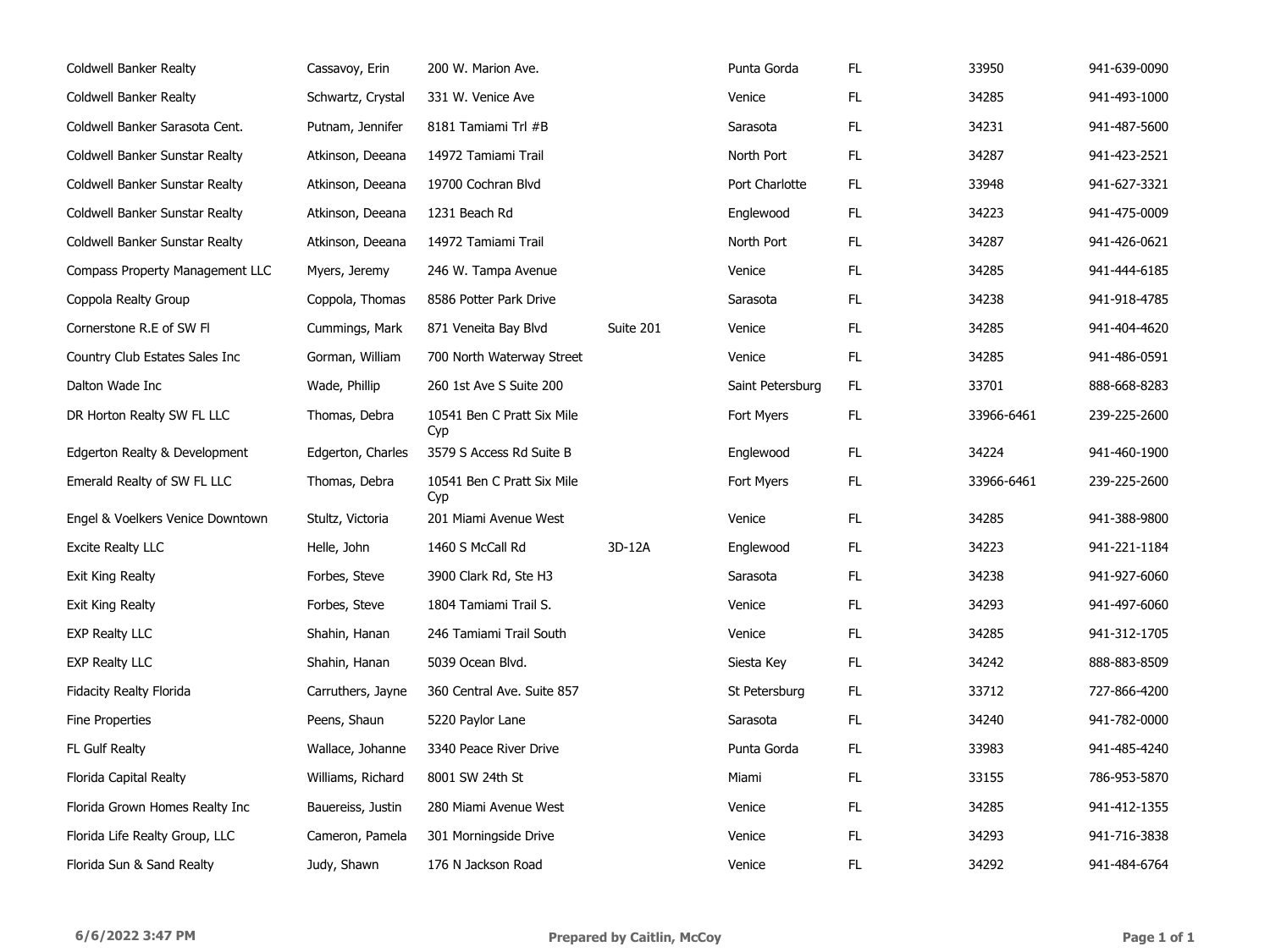| Frank Appraisals                            | Raymond, Jean           | 6350 Gulf of Mexico Drive    | Apt W | Longboat Key      | FL  | 34228 | 239-292-2917 |
|---------------------------------------------|-------------------------|------------------------------|-------|-------------------|-----|-------|--------------|
| Freda Livesay                               | Livesay, Freda          | 3593 S. San Mateo Dr         |       | North Port        | FL  | 34288 | 941-468-0850 |
| <b>Furbeck Appraisal Services</b>           | Furbeck, Frederick      | 669 East Seminole Drive      |       | Venice            | FL. | 34293 | 941-223-4631 |
| G1 Realty LLC                               | Gulick, Alexander       | 330 Miami Ave West           |       | Venice            | FL. | 34285 | 561-558-3478 |
| Gangway Realty                              | Gang, Jack              | 115 N Tamiami Trail, Suite 5 |       | Nokomis           | FL. | 34275 | 941-412-4205 |
| Gens Real Estate and Property<br>Management | Hilgenberg, Eka         | 1406 S Venice Blvd           |       | Venice            | FL  | 34293 | 941-412-6744 |
| Gulf Breeze Appraisals                      | McGovern, David         | 317 Glen Oak Rd.             |       | Venice            | FL. | 34293 | 941-716-0507 |
| <b>Gulf Edge Realty</b>                     | Waggoner, Harold        | 3905 South Shade Ave         |       | Sarasota          | FL  | 34231 | 941-281-4250 |
| <b>Gulf Shores Realty</b>                   | Welsh, Wayne            | 211 South Tamiami Trail      |       | Venice            | FL. | 34285 | 941-488-6644 |
| <b>Gulf Shores Realty</b>                   | Welsh, Wayne            | 981 Ridgewood Avenue         |       | Venice            | FL. | 34285 | 941-445-4555 |
| <b>Gulf Shores Realty</b>                   | Welsh, Wayne            | 211 Tamiami Trail S          |       | Venice            | FL. | 34285 | 941-488-6644 |
| Hackworth Realty Group LLC                  | Fucsik, Mark            | 345 Warfield Avenue          |       | Venice            | FL. | 34285 | 941-485-9147 |
| Hodges & Associates, LLC                    | Hodges, Charles         | 2504 N Tamiami Trail         |       | Nokomis           | FL. | 34275 | 941-488-4640 |
| Home Keys Realty Group                      | Benge, Scott            | 814 South Moon Drive         |       | Venice            | FL. | 34292 | 941-218-4806 |
| HomeSmart                                   | Rodriguez, Freddy       | 479 Tamiami Trail            |       | <b>Nokomis</b>    | FL  | 34275 | 941-201-1199 |
| HomeSmart                                   | Rodriguez, Freddy       | 710 E Colonial Drive         |       | Orlando           | FL. | 32803 | 407-476-0461 |
| Horizon Realty International                | Augustyniak,<br>Matthew | 7347 52nd Place E            |       | <b>Bradenton</b>  | FL. | 34203 | 941-238-0953 |
| Horizon Realty International                | Augustyniak,<br>Matthew | 101 W Venice Ave, Unit 11    |       | Venice            | FL  | 34285 | 941-244-9572 |
| Icon Premium Realty LLC                     | Comerford,<br>Kathleen  | 452 S. Tamiami Trail         |       | Osprey            | FL  | 34229 | 941-257-5050 |
| Investment Realty of West Florida           | Mc Dermott,<br>Barbara  | 802 Harrington Lake Drive N  |       | Venice            | FL. | 34293 | 941-492-5050 |
| Joseph M. Schulten, Broker                  | Schulten, Joseph        | 806 S. Green Circle          |       | Venice            | FL  | 34292 | 941-412-2989 |
| K Parks Realty LLC                          | Parks, Kevin            | 13841 Woodhave Circle        |       | <b>Fort Myers</b> | FL. | 33905 | 716-725-4013 |
| KAZ Real Estate Company                     | Kasmirski, James        | 9040 Town Center Parkway     |       | Lakewood Ranch    | FL. | 34202 | 941-451-8787 |
| Keller Williams Island Life Re              | Coffey, Brandy          | 206 Harbor Drive S.          |       | Venice            | FL. | 34285 | 941-254-6467 |
| Keller Williams On The Water                | Owens, Greg             | 1549 Ringling Blvd Suite 600 |       | Sarasota          | FL  | 34236 | 941-803-7522 |
| Keller Williams Realty Gold                 | Coleman, Murray         | 1160 S McCall Rd             |       | Englewood         | FL. | 34223 | 941-473-7399 |
| Keller Williams Realty Select               | Nold, Scott             | 8210 Lakewood Ranch Blvd     |       | Lakewood Ranch    | FL. | 34202 | 941-556-0500 |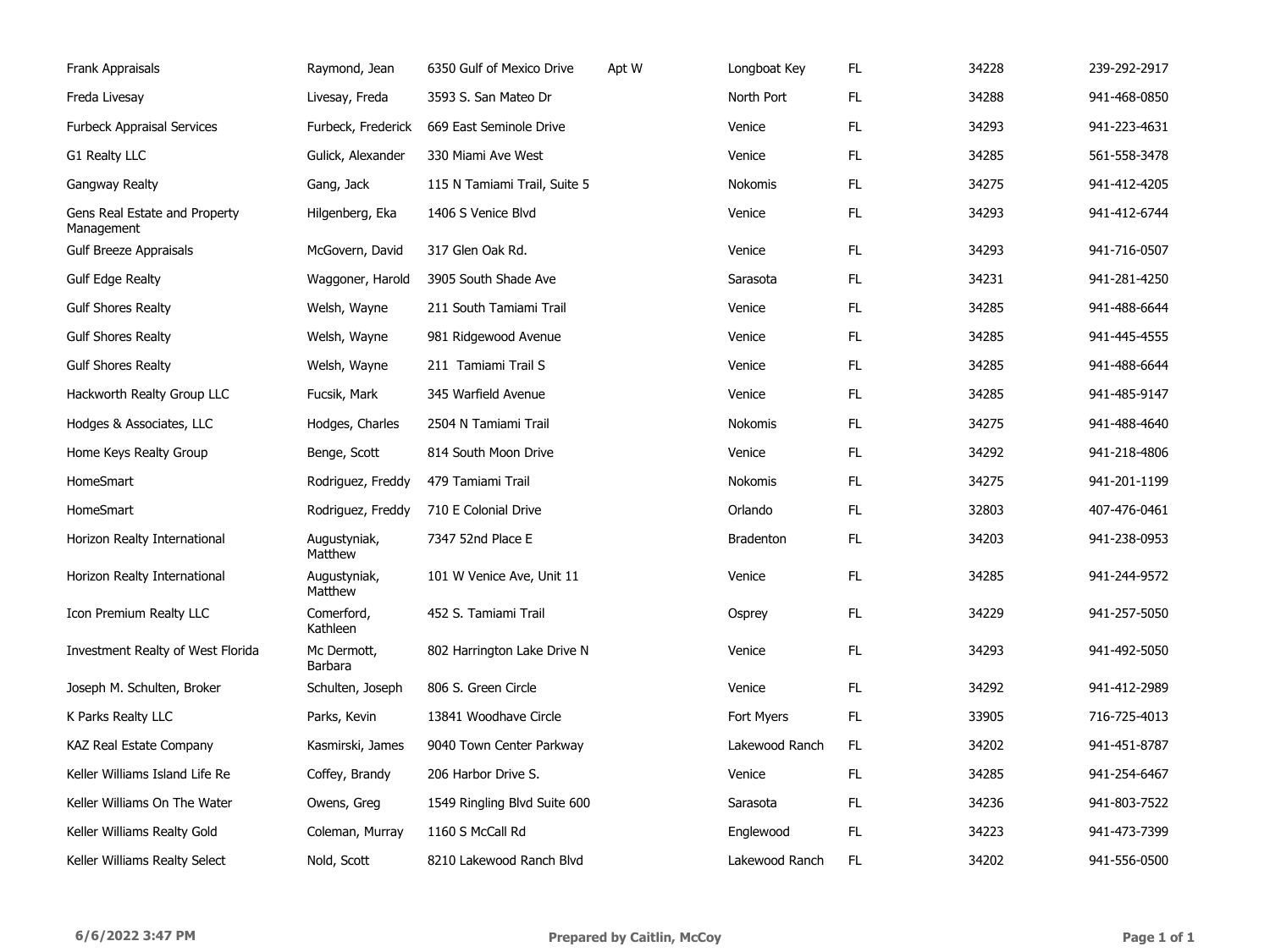| Ken Brand Lic R E Broker             | Brand, Ken         | 2100 Constitution Blvd Ste<br>168 |                        | Sarasota         | FL  | 34231      | 941-374-0926 |
|--------------------------------------|--------------------|-----------------------------------|------------------------|------------------|-----|------------|--------------|
| Keys-Caldwell Inc                    | Kraut, James       | 1162 Indian Hills Blvd            |                        | Venice           | FL  | 34293      | 941-408-8293 |
| Kimberly Brandon, Sole Prop.         | Brandon, Kimberly  | 115433 Callaway Crt               |                        | Venice           | FL. | 34293      | 850-819-0995 |
| Kings Gate Realty                    | Huff, Dennis       | 290-B Ave of Kings                |                        | Nokomis          | FL. | 34275      | 941-484-9379 |
| Kings Way Realty                     | LeBlanc, Eugene    | 871 Venetian Bay Blvd             |                        | Venice           | FL  | 34285      | 734-216-1371 |
| KSJ Real Estate Services, LLC        | Colome, Kelly      | 4727 East Price Blvd              |                        | north port       | FL. | 34288      | 941-888-4248 |
| <b>KW Suncoast</b>                   | Coffey, Brandy     | 4152 Lakewood Ranch Blvd          |                        | <b>Bradenton</b> | FL. | 34211      | 941-792-2000 |
| Kwee Huset Realty                    | Huset, Nyek        | 1301 Poplar Ave                   |                        | Venice           | FL  | 34285      | 941-716-3090 |
| Listed.com, Inc                      | Draper, Jennifer   | 1400 S International Parkway      |                        | Lake Mary        | FL. | 32746      | 888-777-9611 |
| LoKation                             | Klutznick, Nathan  | 1500 E. Atlantic Blvd.            | The K. Co. Building    | Pompano Beach    | FL. | 33060      | 954-545-5583 |
| LPT Realty LLC                       | Draper, Jennifer   | 1400 International Pkwy S         |                        | Lake Mary        | FL. | 32746      | 877-366-2213 |
| Luxe Realty                          | Capotosto, Anthony | 230 Tamiami Trail South           |                        | Venice           | FL  | 34285      | 941-586-2819 |
| <b>Marshall Real Estate Services</b> | Marshall, Nancy    | P.O. Box 8104                     |                        | North Port       | FL. | 34290      | 941-726-1655 |
| Mary D. Gomber                       | Gomber, Mary       | 1957 White Feather Lane           |                        | Nokomis          | FL  | 34275      | 941-497-9483 |
| Medway Realty                        | Clark, Andrew      | 626 Tamiami Trail                 |                        | Port Charlotte   | FL. | 33953      | 941-375-2456 |
| Medway Realty                        | Clark, Andrew      | 200 North Tamiami Trl             | Unit H                 | Venice           | FL. | 34285      | 941-375-2456 |
| Michael Saunders & Co.               | Saunders, Michael  | 110 Nokomis Ave N                 |                        | Venice           | FL  | 34285-2425 | 941-485-5421 |
| Michael Saunders & Company           | Saunders, Michael  | 100 S. Washington Blvd            | Commercial Group       | Sarasota         | FL. | 34236-8500 | 941-957-3730 |
| Michael Saunders & Company           | Saunders, Michael  | 1801 Main Street                  | Rental Division        | Sarasota         | FL. | 34236      | 941-552-4200 |
| Michael Saunders & Company           | Saunders, Michael  | 8660 So Tamiami Trail             | Palmer Ranch<br>Office | Sarasota         | FL  | 34238-3033 | 941-966-8000 |
| Michael Saunders & Company           | Saunders, Michael  | 1200 S. McCall Rd.                |                        | Englewood        | FL. | 34223      | 941-473-7750 |
| Michael Saunders & Company           | Saunders, Michael  | 490 Rockley Blvd                  |                        | Venice           | FL  | 34293      | 941-493-2500 |
| Michael Saunders & Company           | Saunders, Michael  | 1605 Main Street                  |                        | Sarasota         | FL  | 34236      | 941-951-6660 |
| MV Realty PBC LLC                    | Zachman, Amanda    | 401 E. Atlantic Avenue            | Suite # 201            | Delray Beach     | FL. | 33483      | 561-819-2100 |
| Myrtle Trace Realty Inc              | McCarthy, James    | 1525 S. Tamiami Trail             | Suite 603              | Venice           | FL  | 34285      | 941-587-1341 |
| Neal Communities Realty, Inc.        | Neal, John         | 5800 Lakewood Ranch Blvd          |                        | Sarasota         | FL. | 34240      | 941-328-1111 |
| Neal Van De Ree & Associates         | Van De Ree, Neal   | 710 Laguna Dr                     |                        | Venice           | FL. | 34285      | 941-488-1500 |
| Neil Reed Real Estate                | Reed, Cornelius A  | 1752 Battery Street               |                        | Lexington        | KY  | 40509      | 941-441-5063 |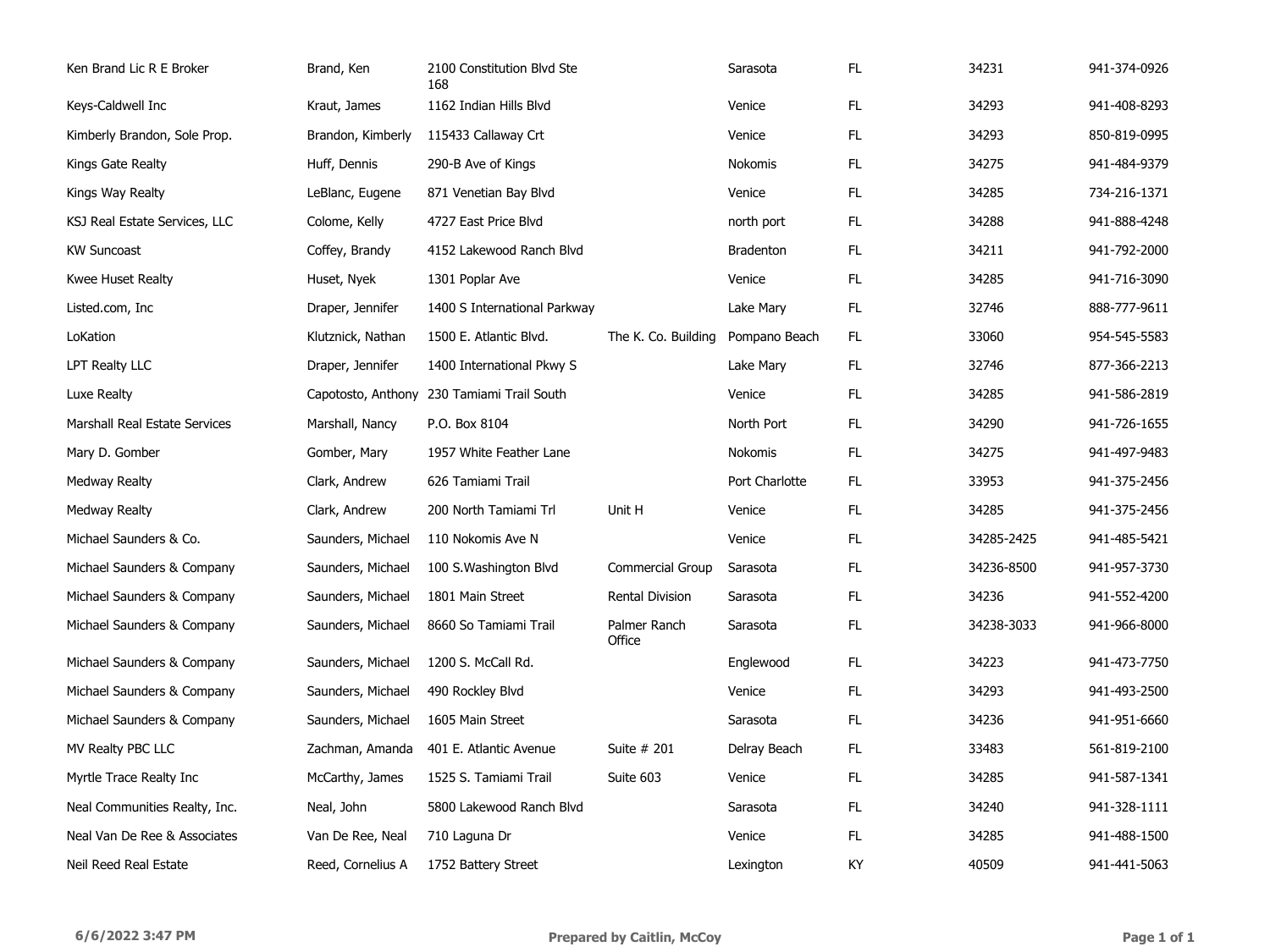| NextHome In The Sun                | Vallone, Xena     | 623 39th St. W., Suite 2          |              | Bradenton      | FL.           | 34205      | 941-706-1717 |
|------------------------------------|-------------------|-----------------------------------|--------------|----------------|---------------|------------|--------------|
| NextHome Reverie                   | Mulvey, James     | 871 Venetia Bay Blvd              | Suite 224    | Venice         | FL            | 34285      | 941-237-0046 |
| NextHome Suncoast                  | Flerlage, Alfred  | 530 US 41 Bypass S                | 22A          | Venice         | FL.           | 34285      | 941-882-2229 |
| Ocean Insiders LLC                 | Pingaro, Don      | 10837 Garden Ridge Ct.            |              | Davie          | FL.           | 33328      | 305-389-2922 |
| One Sotheby's International Re     | Martin, Kelly     | 2159 S US Hwy 1                   |              | <b>Jupiter</b> | FL.           | 33477      | 561-694-0058 |
| OZA Realty Inc.                    | Perna, Anthony    | 109 West Tampa Avenue             |              | Venice         | FL.           | 34285      | 941-402-0411 |
| Palm Realty Property Mgmnt         | Rivera, Peter     | 2095 Tamiami Trl S                |              | Venice         | FL.           | 34293      | 941-451-2025 |
| PalmerHouse Properties             | Waters, Larry     | 479 South Tamiami Trail           |              | Nokomis        | FL.           | 34275      | 941-201-1199 |
| Palms in Paradise, LLC             | Atkinson, Katelyn | 401 Rio Terra                     |              | Venice         | FL.           | 34285      | 252-367-6723 |
| Paradise Realty Of Venice Inc      | Roberts, Thomas   | 101 San Marco Drive               |              | Venice         | FL.           | 34285      | 941-488-1111 |
| Pelican Realty Corp                | Sigmund, Pamela   | P O Box 1569                      |              | Nokomis        | FL.           | 34274-1569 | 941-270-2650 |
| Penguin Real Estate Services       | Felcyn, Gloria    | 490 Sail Lane                     | #404         | Merritt Island | FL.           | 32953      | 941-716-4992 |
| Pointe of Palms Real Estate        | Clapp, Louise     | 230 S Tamiami Tr, Suite 3-B       |              | Venice         | FL.           | 34285      | 941-716-2339 |
| <b>Potter Trinity</b>              | O'Berski, Daniel  | 3525 Bonita Bch Rd                | Suite 112    | Bonita Springs | FL.           | 34134      | 239-254-9319 |
| Preferred Properties of Venice Inc | Meadows, Lauren   | 341 W Miami Ave                   |              | Venice         | FL.           | 34285      | 941-485-9602 |
| Preferred Shore                    | Milligan, Robert  | 50 S. Lemon Ave STE 302           |              | Sarasota       | FL.           | 34236      | 941-999-1179 |
| Premier Sothebys Intl Realty       | Bradway, Linda    | 400 Barcelona Ave                 |              | Venice         | FL.           | 34285      | 941-412-3323 |
| Prestige Home Realty               | Fuda, Vincenzo    | 1491 East Venice Ave, Suite A     |              | Venice         | FL.           | 34292      | 941-615-8000 |
| PRO GROUP REALTY & PROP MGT        | Parrish, Jayne    | 333 Tamiami Trail S Suite 205     |              | Venice         | $\mathsf{FL}$ | 34285      | 941-786-9403 |
| R.E.O. of Venice, Inc.             | Taha, Hussien     | 2131 Heasley Rd                   |              | Englewood      | FL.           | 34223      | 941-468-7614 |
| <b>RE/MAX Alliance Group</b>       | Crowley, Peter    | 2000 Webber Street                |              | Sarasota       | FL.           | 34239      | 941-954-5454 |
| RE/MAX Alliance Group              | Crowley, Peter    | 1314 B East Venice Ave            |              | Venice         | $\mathsf{FL}$ | 34285      | 941-486-8686 |
| <b>RE/MAX Alliance Group</b>       | Crowley, Peter    | 5221 Ocean Blvd, Suite 1          |              | Sarasota       | FL.           | 34242      | 941-349-5200 |
| <b>RE/MAX Alliance Group</b>       | Crowley, Peter    | 2230 McCall Road, No. A           |              | Englewood      | FL.           | 34224      | 941-473-8484 |
| <b>RE/MAX Alliance Group</b>       | Crowley, Peter    | 8037 Cooper Creek Blvd No.<br>101 |              | Sarasota       | FL.           | 34201      | 941-360-7777 |
| RE/MAX Anchor Realty               | Dewey, Becky      | 3941 Tamiami Trail Ste 3121       |              | Punta Gorda    | FL.           | 33950      | 941-429-3506 |
| RE/MAX Palm Realty                 | Rivera, Peter     | 1808 Tamiami Trail Unt D2         |              | Port Charlotte | FL.           | 33948      | 941-743-5525 |
| RE/MAX Palm Realty of Venice       | Rivera, Peter     | 2095 Tamiami Trail South          | Peter Rivera | Venice         | FL.           | 34293      | 941-451-2025 |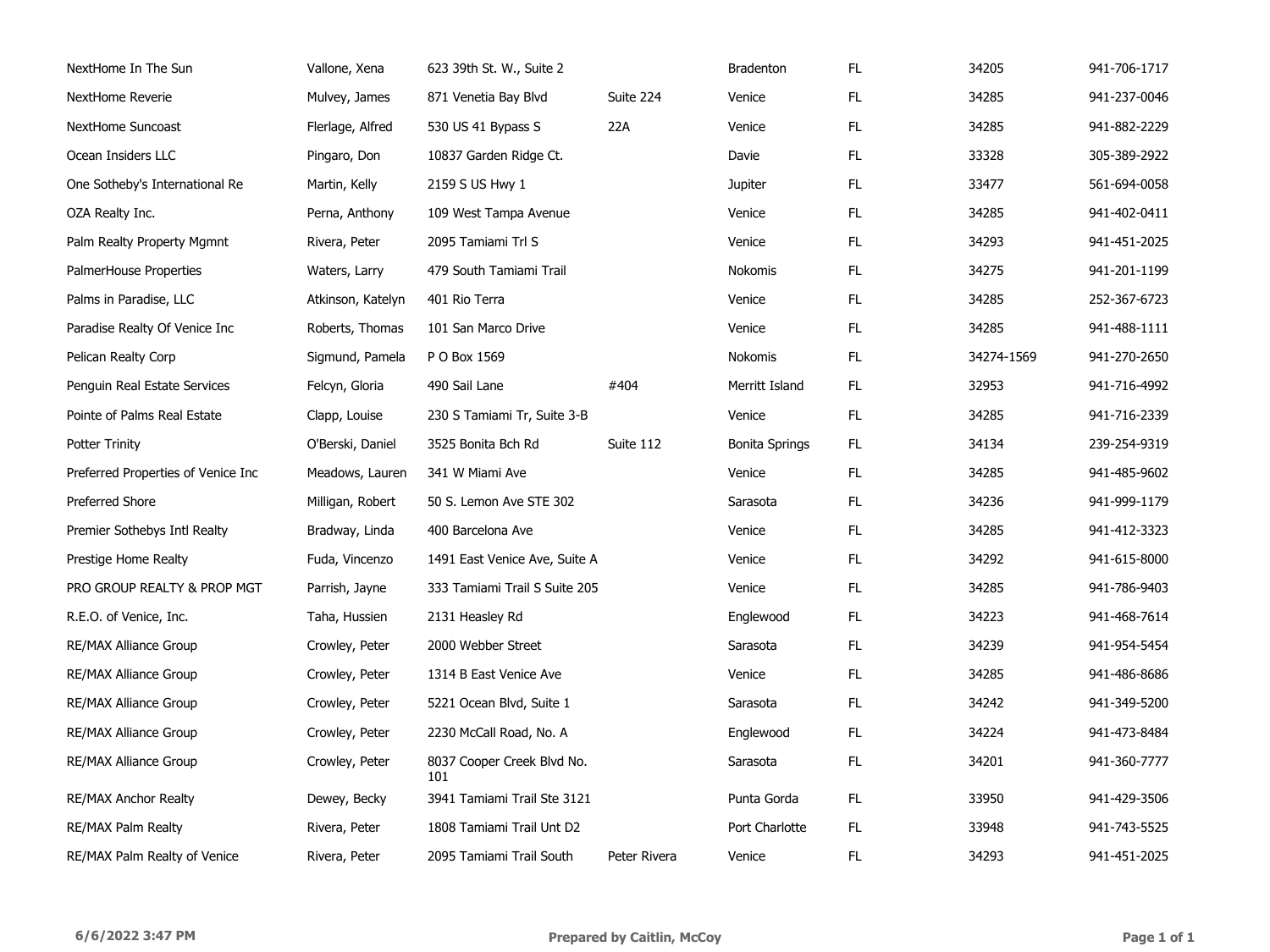| RE/MAX Platinum Realty                         | Guentner, Bryan                      | 8215 Nature's Way Unit No.<br>109   |                | Lakewood Ranch | FL.           | 34202      | 941-929-9090 |
|------------------------------------------------|--------------------------------------|-------------------------------------|----------------|----------------|---------------|------------|--------------|
| RE/MAX Platinum Realty                         | Guentner, Bryan                      | 1500 State Street, Suite 101        |                | Sarasota       | FL            | 34236      | 941-929-9090 |
| <b>RE/MAX Platinum Realty</b>                  | Guentner, Bryan                      | 307 Venice Ave W. No. 2             |                | Venice         | FL.           | 34285      | 941-929-9090 |
| <b>RE/MAX Platinum Realty</b>                  | Guentner, Bryan                      | 428 S. Tamiami Trail                |                | Osprey         | $\mathsf{FL}$ | 34229      | 941-929-9090 |
| <b>RE/MAX Platinum Realty</b>                  | Guentner, Bryan                      | 19503 S. West Villages<br>Parkway   |                | Venice         | FL            | 34293      | 941-929-9090 |
| Results Realty Group LLC                       | Miller, Loretta                      | 101 Capri Isles Blvd No. 2          |                | Venice         | FL.           | 34292      | 941-412-3456 |
| Robert A. LaGrasse, Lic. Real Estate<br>Broker | LaGrasse, Robert                     | 11649 Tapestry Lane                 |                | Venice         | FL            | 34293      | 978-645-1467 |
| Ross Appraisal Services                        | Ross, Phillip                        | 2829 Williamsburg St                |                | Sarasota       | FL.           | 34231      | 941-284-6784 |
| RVB Realty, LLC                                | Broslav, Ruvim                       | 921 SE 13th Terrace                 |                | Cape Coral     | FL.           | 33990      | 941-412-6477 |
| Salt Rock Realty                               | Lineberger, Steven                   | 312 East Venice Avenue              | #105           | Venice         | FL.           | 34285      | 941-777-2941 |
| Sarasota Realty Assoc., Inc.                   | Lee, Sara                            | 787 Commerce Drive                  | Suite 16       | Venice         | FL            | 34292      | 941-232-3271 |
| Sarasota Realty Quest                          | Schofield, Sharlette                 | 1210 Laurel Ave                     |                | Venice         | FL            | 34285      | 941-266-2449 |
| Sellstate Advantage Realty                     | Harris, Deborah                      | 12331 Towne Lake Drive #2           | Deborah Harris | Fort Myers     | FL.           | 33913      | 239-470-9064 |
| Settles Real Estate LLC                        | Settles, William                     | 2357 S Tamiami Trail                | #8             | Venice         | $\mathsf{FL}$ | 34293      | 941-685-3600 |
| <b>Shark Tooth Realty</b>                      | Dreilich, Trevor                     | 13842 Vadini Street                 |                | Venice         | FL            | 34293      | 843-735-1111 |
| Sheila Ann Keohan Real Estate                  | Keohan, S. Ann                       | 120 Venice Palms Blvd               |                | Venice         | FL.           | 34292      | 941-441-6876 |
| Sterling Crest Realty Inc                      | Korzilius, Erik                      | 2100 Tamiami Tr S - Ste C           |                | Venice         | $\mathsf{FL}$ | 34293      | 941-408-8300 |
| Sunacre Corp                                   | Vine, Gregory                        | P O Box 1290                        |                | Venice         | FL            | 34284-1290 | 941-488-8143 |
| Sunkissed Realty                               | Teichman, Betty                      | 221 W. Venice Ave                   |                | Venice         | FL.           | 34285      | 941-232-8271 |
| Surf & Sand Realty                             | Kwant, Janice                        | 6233 Parakeet Road                  |                | Englewood      | $\mathsf{FL}$ | 34224      | 941-474-7755 |
| The Rental Company of Venice, LLC              | Lacey, Timothy                       | 236 Tampa Ave W                     |                | Venice         | $\mathsf{FL}$ | 34285      | 941-484-7644 |
| The Ritter Group                               | Ritter, Matthew                      | 871 Venetia Bay Blvd., Suite<br>238 |                | Venice         | FL.           | 34285      | 941-961-4046 |
| Tod Lotz Discount Realty Servi                 | Lotz, Tod                            | 408 Baynard Drive                   |                | Venice         | FL            | 34285      | 941-492-3033 |
| Trans-Equity Inc                               | Bonamer, Charles                     | 3124 Argyle Road                    |                | Venice         | FL.           | 34293      | 941-497-3030 |
| <b>Tropical Sun Group</b>                      | Riggs, Joan                          | 112 Harold Ave                      |                | Swansboro      | $NC$          | 28584      | 863-224-7029 |
| Vadim Realty LLC                               | Desyatnikov, Vadim 6168 Linda Street |                                     |                | Venice         | FL.           | 34293      | 941-809-3075 |
| Venice Hometown Realty, LLC                    | Thomas, Janet                        | 1525 South Tamiami Trail            | Suite 603 B    | Venice         | FL.           | 34285      | 941-306-3059 |